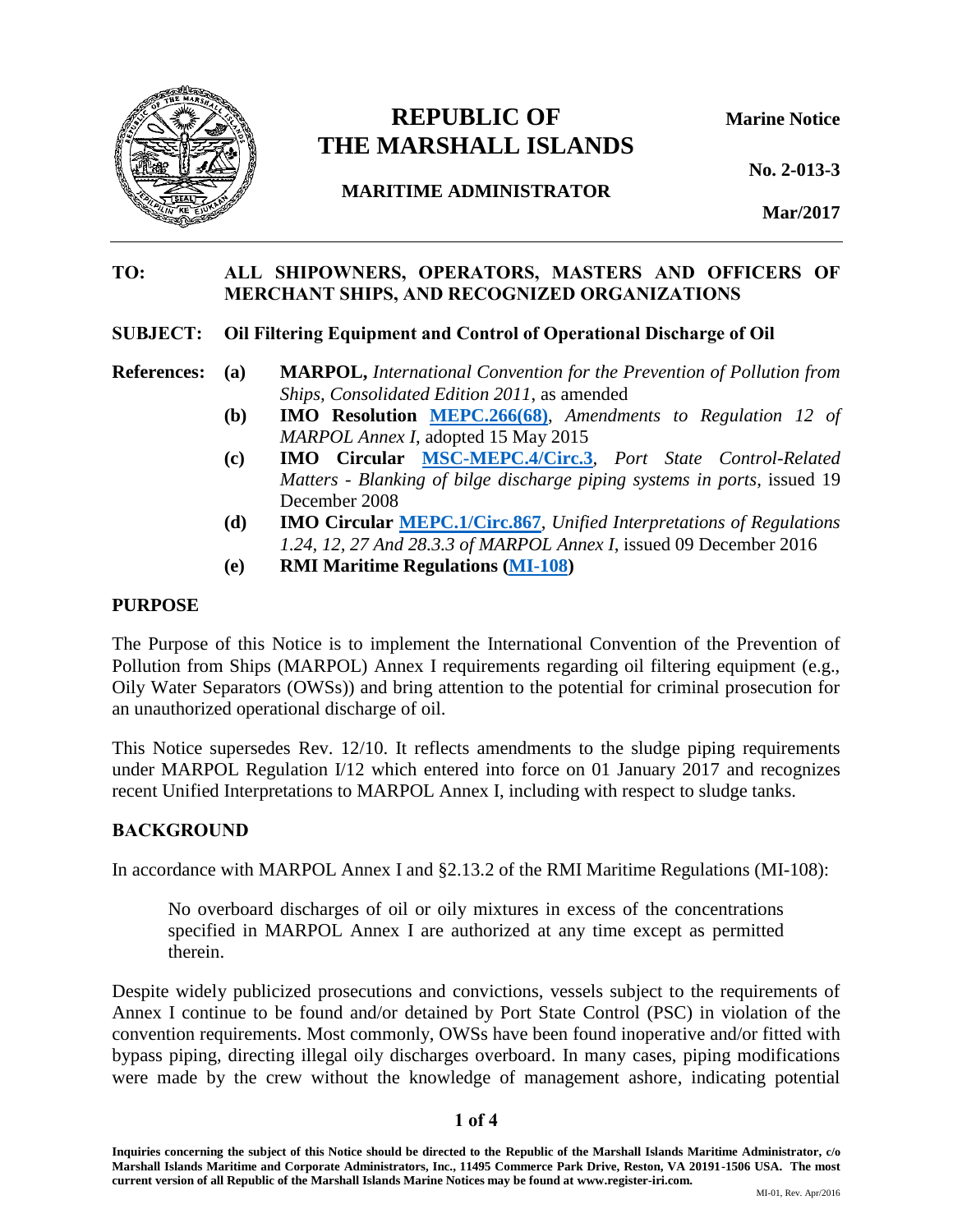International Safety Management (ISM) Code discrepancies. For most cases, where this situation has been found by the United States Coast Guard (USCG), criminal investigations along with criminal prosecutions have resulted. In the European Union (EU), substantial fines in excess of one half million US dollars per incident have been imposed requiring the posting of a bond before the violating vessel is released. Compliance of operations and associated equipment with the requirements of MARPOL Annex I remain a focus for both the USCG and the Paris Memorandum of Understanding (MoU).

## APPLICABILITY

The provisions of MARPOL Annex I are applicable to all vessels registered in the Republic of the Marshall Islands (RMI), except where expressly provided otherwise.

## REQUIREMENTS

## 1.0 General

Every shipowner, operator, Master, surveyor, and inspector of an RMI vessel shall ensure that:

- .1 Any required oily water separation, monitoring, and control equipment on board is operating as required. This includes the proper functioning of three-way or recirculating valves, monitoring and/or recording devices, and alarms and/or automatic shut down features. The results of system tests, repairs, and routine maintenance shall be properly recorded in the relevant maintenance record according to the Ship's Safety Management System (SMS);
- .2 Frequent shipboard checks are made to ensure that no illegal by-pass piping or other arrangements are provided in violation of, or to circumvent, MARPOL;
- .3 Emergency bilge discharge valves and other overboard discharge valves of a similar nature that are normally closed are sealed in the closed position with numbered seals. The SMS should implement a suitable method, either manual or electronic, for recording the changes in the process, including removal and replacement of numbered seal tags, testing of valves, maintenance, and other operational requirements. In accordance with IMO Circular [MSC-MEPC.4/](http://www.register-iri.com/forms/upload/MSC-MEPC.4-Circ.3.pdf) [Circ.3,](http://www.register-iri.com/forms/upload/MSC-MEPC.4-Circ.3.pdf) the sealing of valves of an emergency nature shall not be construed as a requirement for the valve to be blanked or physically locked. It shall be ensured that such valves remain available for use at all times in case of an emergency situation, and valve sealing may be accomplished through use of a breakable seal, electronic tracking, or similar method;
- .4 Bilge systems are maintained in accordance with the plans approved by the vessel's Classification Society;
- .5 There is no excessive oil in the bilges and that cleaning substances which contain emulsifiers or other substances which may interfere with the proper operation of the monitoring and control systems are not utilized;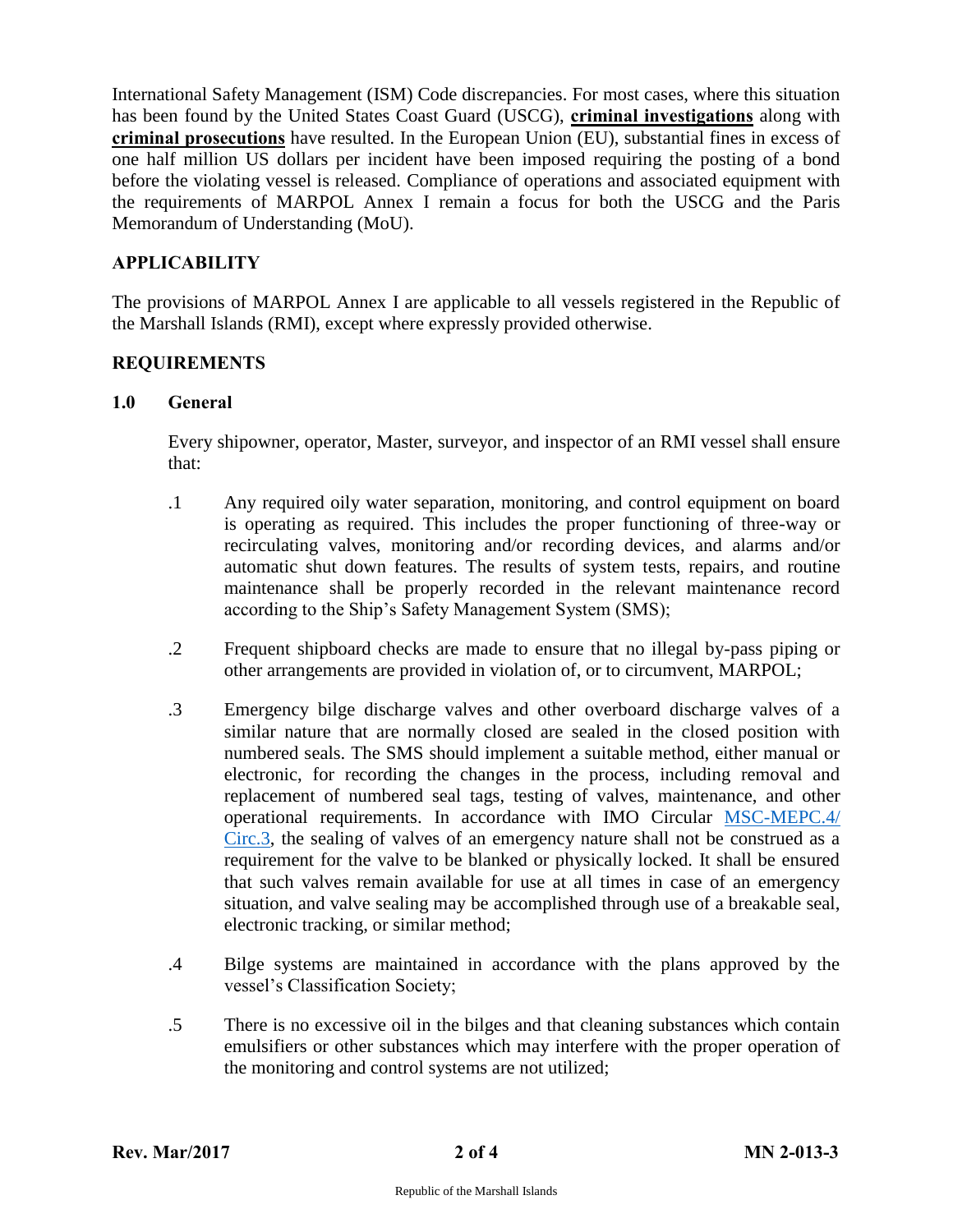.6 The sludge piping of all vessels of 400 gross tons (GT) and above must be arranged to comply with new MARPOL Regulation I/12.3.3 to prevent oil residues (sludge) from being transferred to the bilge system, oily bilge water holding tank(s), tank top, or OWSs as provided in IMO Resolution [MEPC.266\(68\),](http://www.register-iri.com/forms/upload/MEPC_Resolution_266(68).pdf) *Amendments to Regulation 12 of MARPOL Annex I*.

Sludge may be disposed of directly from the oil residue (sludge) tank(s) to reception facilities through the standard discharge connection referred to in MARPOL Regulation I/13, or to any other approved means of disposal of oil residue (sludge), such as an incinerator, an auxiliary boiler suitable for burning oil residues (sludge), or any other acceptable means, each of which shall be annotated in item 3.2 of the Supplement to the International Oil Pollution Prevention (IOPP) Certificate Form A or B.

For vessels constructed before 01 January 2017, sludge piping must be arranged to comply with the requirements of the revised MARPOL Regulation I/12 not later than the first renewal survey on or after 01 January 2017. Due to the revision of MARPOL Regulation I/12, a Unified Interpretation for the prevention of sludge being transferred or discharged per the provisions of new Regulation I/12.3.3 is contained in IMO Circular [MEPC.1/Circ.867.](http://www.register-iri.com/forms/upload/MEPC_Resolution_266(68).pdf) This provides as acceptable the use of a screw-down non-return valve in lines connecting to common piping leading to the standard discharge connection required by MARPOL Regulation I/13, for the prevention of sludge being transferred or discharged to the bilge system, oily bilge water holding tank(s), tank top, or OWSs;

- .7 Receipts are requested for all shoreside discharges of oil and oily wastes, including sludge, which account for the amount and type of waste discharged as well as the date and place of discharge; and
- .8 The Oil Record Book is properly maintained and that it is checked for consistency with other shipboard log books.

## 2.0 Malfunctioning Equipment

Any malfunctioning Oily Water Monitoring and Control Systems and Oil Filtering Equipment must be promptly repaired. In the event that the necessary parts are not readily available, the RMI Maritime Administrator (the "Administrator") shall be notified at [technical@register-iri.com](mailto:technical@register-iri.com) in writing of the situation and of the place and date where the required parts and/or service can be obtained. Where available, the Recognized Organization (RO) shall also be notified to attend and issue a short term IOPP Certificate for the duration until repairs can be completed. Otherwise, a Dispensation Letter/Letter of Acknowledgement, as appropriate, may be issued to allow the vessel to operate during the interim period. In general, the conditions for issuance of the short term IOPP Certificate and/or Dispensation Letter/Letter of Acknowledgement are:

.1 No overboard discharges of oil and oily wastes, including sludge, will be permitted during the interim period. All material of this type must be retained aboard for discharge to a shoreside facility;